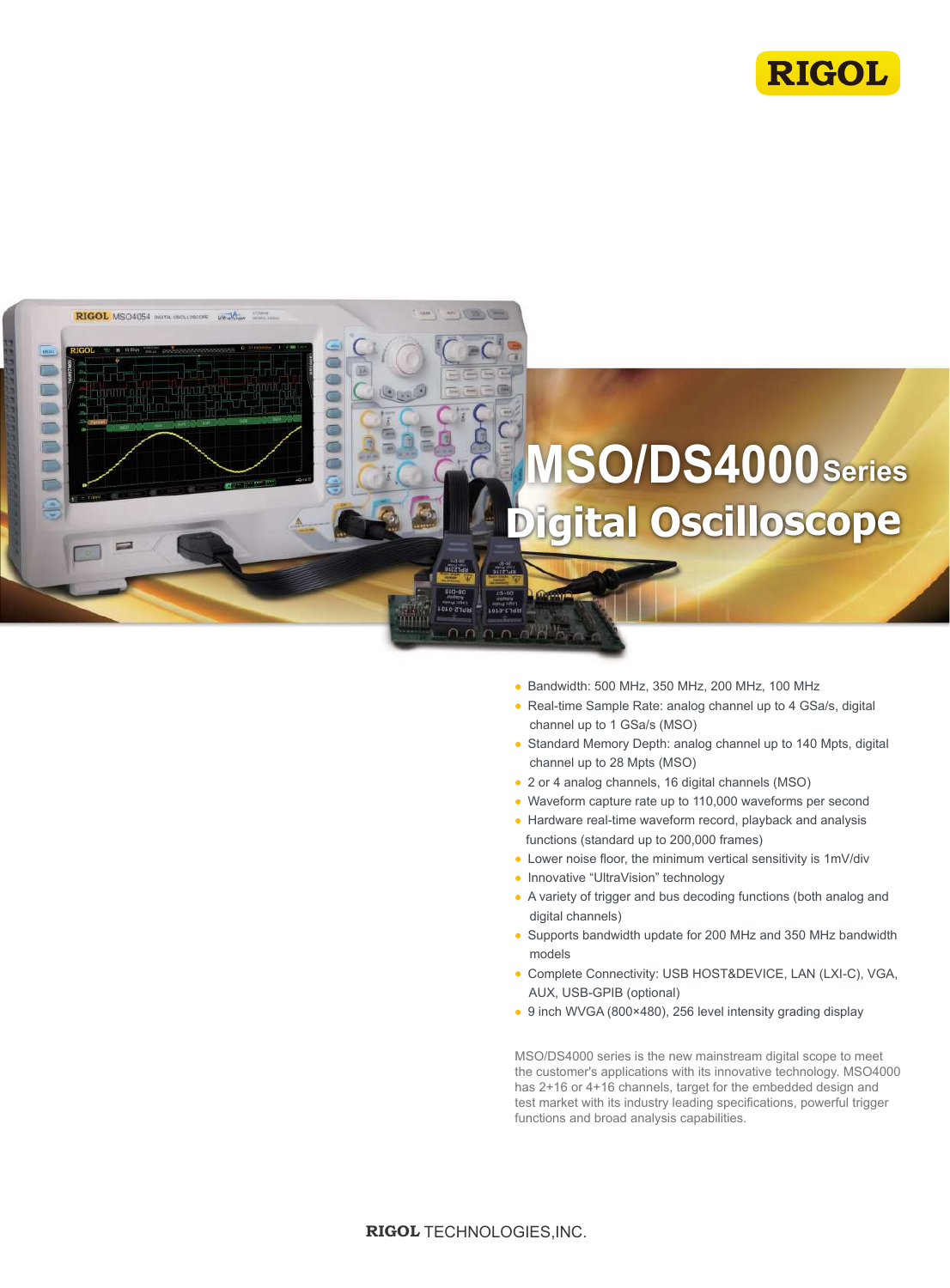# **MSO/DS4000 Series Digital Oscilloscope**



*Product Dimensions: Width×Height×Depth = 440.0 mm×218.0 mm×130.0 mm Weight: 4.8 kg±0.2 kg (Without Package)*

# **Innovative UltraVision Technology (Analog Channel)**



- Deeper memory depth (standard 140 Mpts)
- Higher waveform capture rate (up to 110,000 wfms/s)
- Real-time waveform record, playback and analysis (up to 200,000 frames)
- Multi-level intensity grading display (up to 256 levels)

# **Models and Key Specifications**

| Model Number                                                                     | DS4054                                                                                                    | DS4052  | DS4034  | DS4032  | DS4024  | DS4022  | DS4014         | DS4012  |
|----------------------------------------------------------------------------------|-----------------------------------------------------------------------------------------------------------|---------|---------|---------|---------|---------|----------------|---------|
|                                                                                  | MSO4054                                                                                                   | MSO4052 | MSO4034 | MSO4032 | MSO4024 | MSO4022 | MSO4014        | MSO4012 |
| Analog BW                                                                        | 500 MHz                                                                                                   |         | 350 MHz |         | 200 MHz |         | <b>100 MHz</b> |         |
| Number of Analog Channels                                                        | 4                                                                                                         |         | 4       | 2       | 4       | 2       | 4              | 2       |
| Number of Digital Channels<br>(MSO)                                              | 16                                                                                                        |         |         |         |         |         |                |         |
| Max. Real-time Sample Rate                                                       | Analog channel: 4 GSa/s (interleaved), 2 GSa/s (non-interleaved)<br>Digital channel: 1 GSa/s per channel  |         |         |         |         |         |                |         |
| Max. Memory Depth                                                                | Analog channel: 140 Mpts (interleaved), 70 Mpts (non-interleaved)<br>Digital channel: 28 Mpts per channel |         |         |         |         |         |                |         |
| Max. Waveform Capture Rate                                                       | 110,000 wfms/s (digital channels turned off), 85,000 wfms/s (digital channel turned on)                   |         |         |         |         |         |                |         |
| Hardware Real-time Waveform<br>Record, Playback and Analysis<br><b>Functions</b> | Analog channel: up to 200,000 frames (standard)<br>Digital channel: up to 64,000 frames (standard)        |         |         |         |         |         |                |         |
| <b>Standard Probes</b>                                                           | 2 or 4 sets RP3500A 500 MHz BW Passive Probe; 1 set RPL2316 LA Probe (MSO only)                           |         |         |         |         |         |                |         |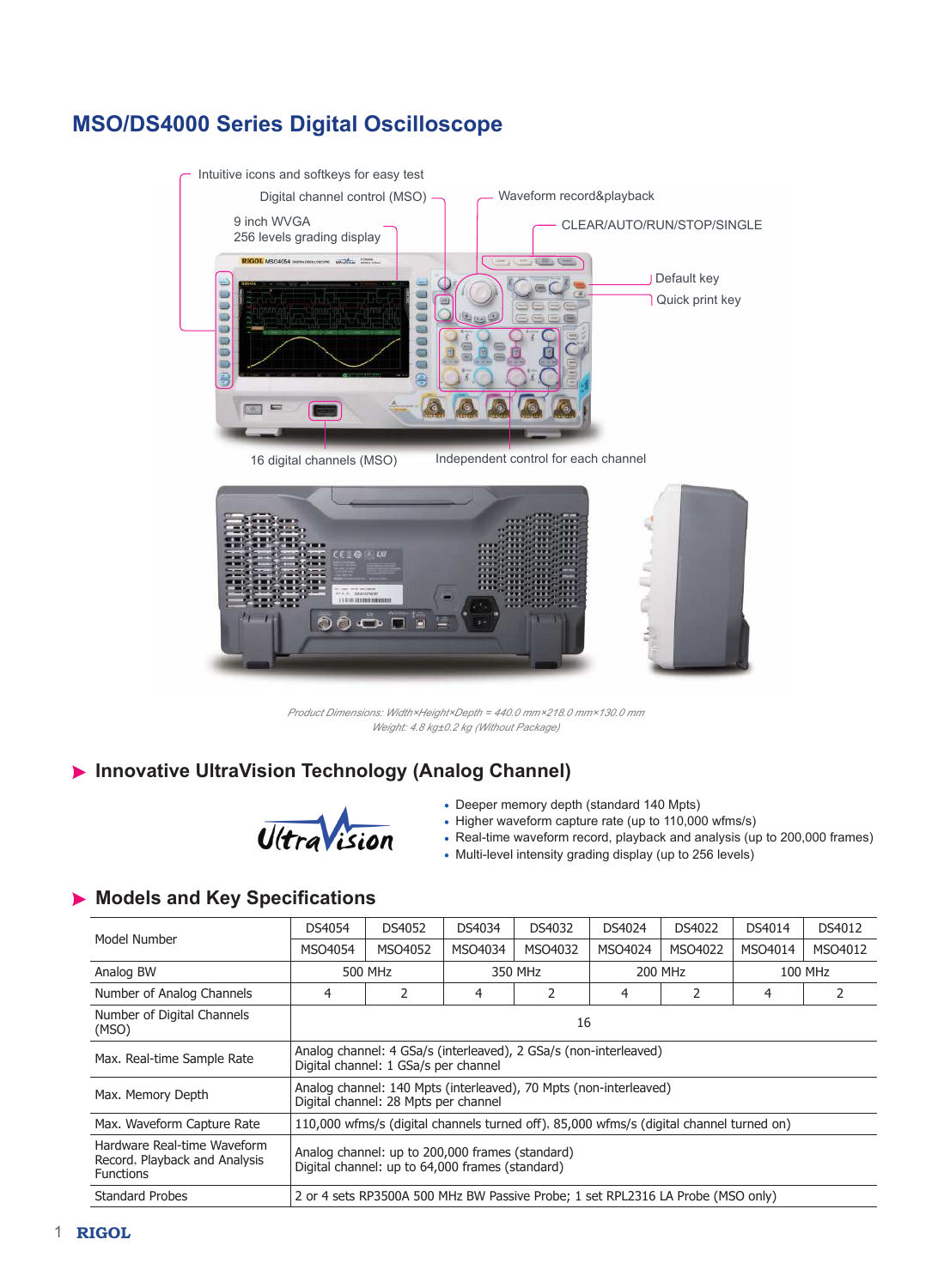### $\blacktriangleright$  Features and Benefits

### UltraVision: up to 110,000 wfms/s waveform capture rate



Find the infrequent problem easily

### UltraVision: deeper memory with up to 256-level intensity grading display



Provide the capability to see both the panorama and detail simultaneously

### **Mask test functions**



User defined mask, Pass/Fail counts, stop on fail, fail alarm

### Automatic measurements with statistics



### UltraVision: real-time waveform record, playback and analysis functions (standard)



- Up to 200,000 frames could be recorded
- "WaveFinder"-dedicated data search knob
- Play back and analyze the recorded waveforms

# Advanced math function (user defined)



### Serial bus triggering and decoding (supports both analog and digital channels)



### Measurement history: show the trend of the parameters

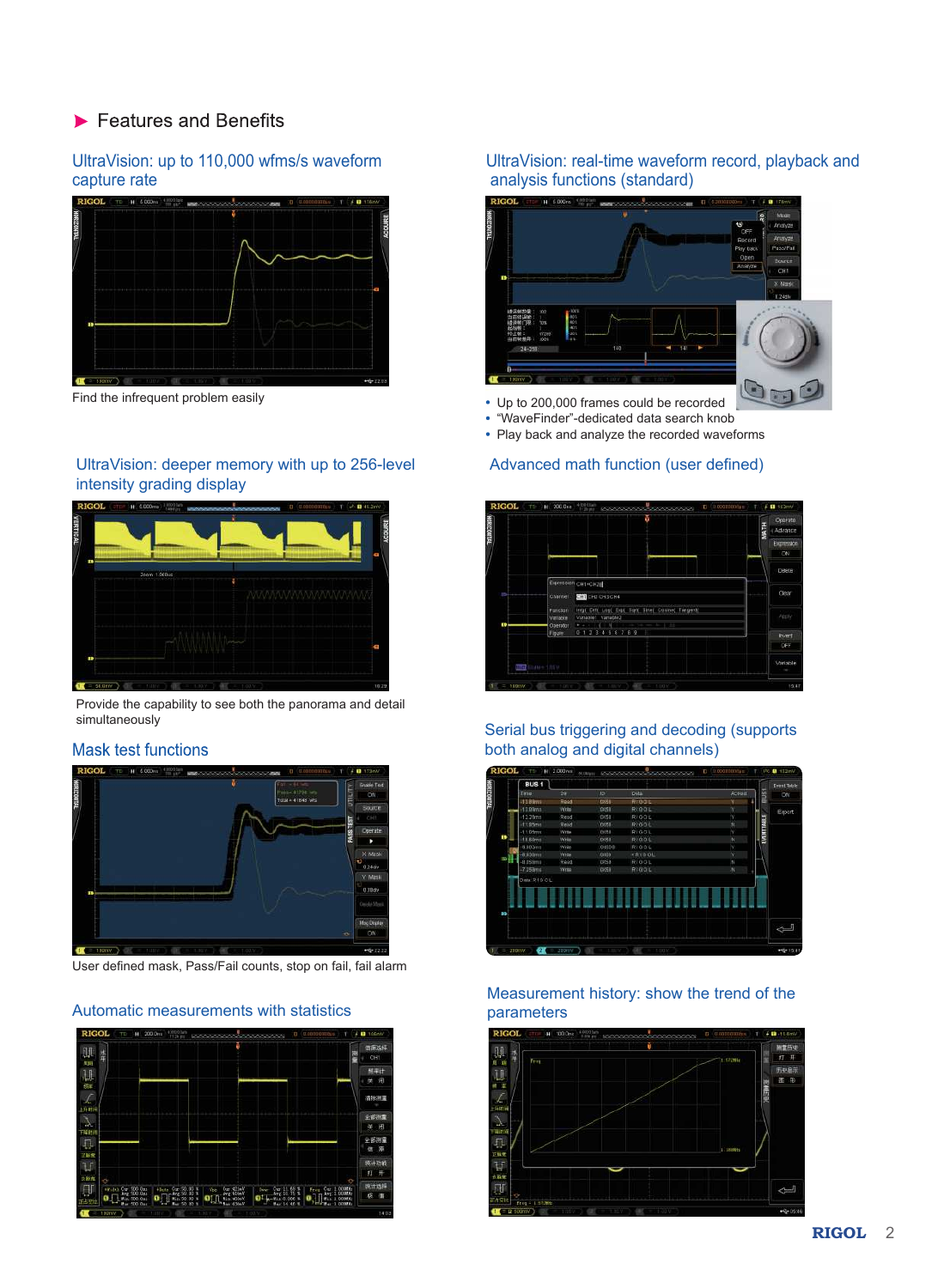### **MSO4000 Series Mixed Signal Oscilloscope**



### **Besides the powerful functions of DS4000, you could get more from MSO4000 with:**

- 16 digital channels
- Sample rate of digital channel up to 1 GSa/s
- Memory depth of digital channel up to 28 Mpts per channel
- Waveform capture rate of digital channel up to 85,000 wfms/s
- Hardware real-time waveform record and playback functions, up to 64,000 frames can be recorded
- Triggering and decoding across analog and digital channels
- Easy to be grouped for digital channels
- Supports a variety of logic levels
- Time correlated display for both analog and digital channel waveforms

### **Innovative UltraVision Technology (Digital Channel)**



- Deeper memory depth (standard 28 Mpts per channel)
- Higher waveform capture rate (up to 85,000 wfms/s)
- Real-time waveform record and playback functions (up to 64,000 frames)
- Multi-level intensity grading display

### Mixed signal analysis with analog and digital channels



Deeper memory depth for the digital channels, serial bus triggering and decoding on digital channels



### Easy to be grouped and labeled for digital channels



Supports a variety of logic levels

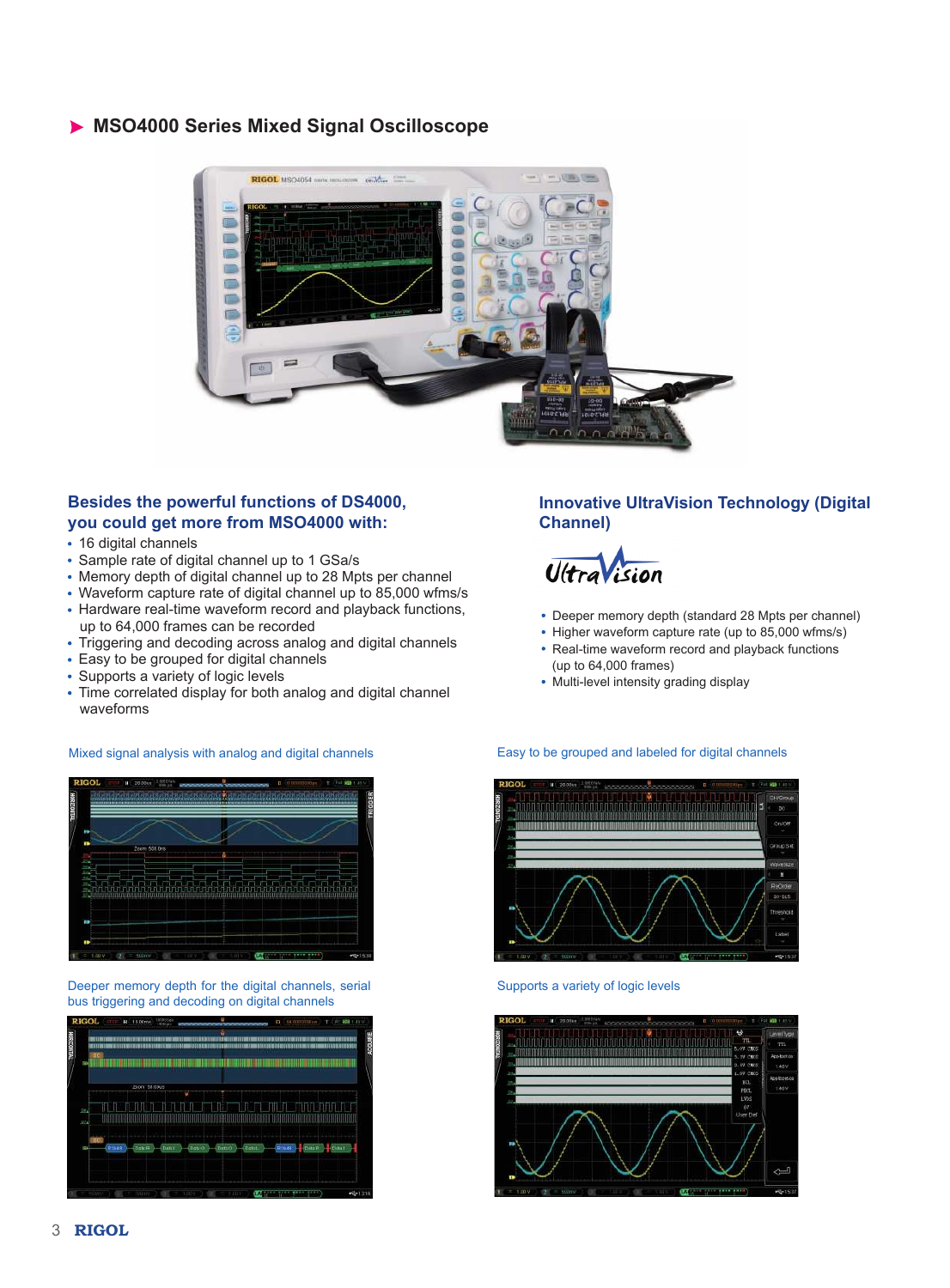# **RIGOL Probes Supported by MSO/DS4000 Series**

| Model Number                                    | Tpye                       | Description                                                                                                                            | Model Number                     |
|-------------------------------------------------|----------------------------|----------------------------------------------------------------------------------------------------------------------------------------|----------------------------------|
| RP2200                                          | High Z<br>Probe            | 1X: DC to 7 MHz<br>10X: DC to 150 MHz<br>Compatibility: all RIGOL<br>scopes.                                                           | Billett Ro<br>RP7150             |
| 0000<br><b>RP3300A</b>                          | High Z<br>Probe            | 10X: DC to 350 MHz<br>Compatibility: all RIGOL<br>scopes.                                                                              | RP1001C                          |
| <b>RP3500A</b>                                  | High Z<br>Probe            | DC to 500 MHz<br>Compatibility: all RIGOL<br>scopes.                                                                                   | RP1002C                          |
| RP5600A                                         | High Z<br>Probe            | DC to 600 MHz<br>Compatibility: MSO/<br>DS4000 series and<br>DS6000 series.                                                            | RP1003C                          |
| <b>Allege Contract of the</b><br><b>RP6150A</b> | Low Z<br>Probe             | DC to 1.5 GHz<br>Compatibility: MSO/<br>DS4000 series and<br>DS6000 series.                                                            | RP1004C                          |
| <b>RP1300H</b>                                  | High<br>Voltage<br>Probe   | DC to 300 MHz<br>CAT I 2000 V (DC+AC),<br>CAT II 1500 V (DC+AC)<br>Compatibility: all RIGOL<br>scopes.                                 | RP1005C                          |
| RP1010H                                         | High<br>Voltage<br>Probe   | DC to 40 MHz<br>DC: 0 to 10 kV DC,<br>AC: pulse $\leq 20$ kVpp,<br>AC: sine wave $\leq 7$ kVrms<br>Compatibility: all RIGOL<br>scopes. | RP1000P                          |
| RP1018H                                         | High<br>Voltage<br>Probe   | DC to 150 MHz<br>DC+AC Peak: 18 kV<br>AC RMS: 12 kV<br>Compatibility: all RIGOL<br>scopes.                                             | <b>RP1025D</b><br><b>RP1050D</b> |
| RPL2316                                         | Logic<br>Analysis<br>Probe | Logic analysis probe<br>(for MSO4000 and<br><b>MSO2000A)</b>                                                                           | RP1100D                          |

# **RIGOL Passive Probes RIGOL Active&Current Probes**

| Model Number                                  | Tpye                                       | Description                                                                                                                                                                                                    |
|-----------------------------------------------|--------------------------------------------|----------------------------------------------------------------------------------------------------------------------------------------------------------------------------------------------------------------|
| <b>B</b> Bill <b>Representation</b><br>RP7150 | Differential<br>/Single<br>Eended<br>Probe | BW: DC to 1.5 GHz<br>30 V peak, CAT I<br>Compatibility: MSO/DS4000 series<br>and DS6000 series.                                                                                                                |
| RP1001C                                       | Current<br>Probe                           | BW: DC to 300 kHz<br>Max. input<br>$DC: \pm 100$ A,<br>AC P-P: 200 A,<br>AC RMS: 70 A<br>Compatibility: all <b>RIGOL</b> scopes.                                                                               |
| RP1002C                                       | Current<br>Probe                           | BW: DC to 1 MHz<br>Max. input<br>DC: $\pm$ 70 A,<br>AC P-P: 140 A,<br>AC RMS: 50 A<br>Compatibility: all <b>RIGOL</b> scopes.                                                                                  |
| RP1003C                                       | Current<br>Probe                           | BW: DC to 50 MHz<br>Max. input<br>AC P-P: 50 A (noncontinuous),<br><b>AC RMS: 30 A</b><br>Compatibility: all <b>RIGOL</b> scopes.<br>Must order RP1000P power supply.                                          |
| RP1004C                                       | Current<br>Probe                           | BW: DC to 100 MHz<br>Max. input<br>AC P-P: 50 A (noncontinuous),<br><b>AC RMS: 30 A</b><br>Compatibility: all <b>RIGOL</b> scopes.<br>Must order RP1000P power supply.                                         |
| RP1005C                                       | Current<br>Probe                           | BW: DC to 10 MHz<br>Max. input<br>AC P-P: 300 A (noncontinuous), 500<br>A (@ pulse width $\leq 30$ us),<br><b>AC RMS: 150 A</b><br>Compatibility: all <b>RIGOL</b> scopes.<br>Must order RP1000P power supply. |
| RIGOI<br>RP1000P                              | Power<br>Supply                            | Power supply for RP1003C,<br>RP1004C and RP1005C, support 4<br>channels.                                                                                                                                       |
| RP1025D                                       | High<br>Voltage<br>Differential<br>Probe   | <b>BW: 25 MHz</b><br>Max. voltage $\leq 1400$ Vpp<br>Compatibility: all <b>RIGOL</b> scopes.                                                                                                                   |
| RP1050D                                       | High<br>Voltage<br>ifferential<br>Probe    | <b>BW: 50 MHz</b><br>Max. voltage $\leq 7000$ Vpp<br>Compatibility: all <b>RIGOL</b> scopes.                                                                                                                   |
| DD 1<br>◂                                     | High<br>Voltage<br>Differential<br>Probe   | <b>BW: 100 MHz</b><br>Max. voltage $\leq 7000$ Vpp<br>Compatibility: all <b>RIGOL</b> scopes.                                                                                                                  |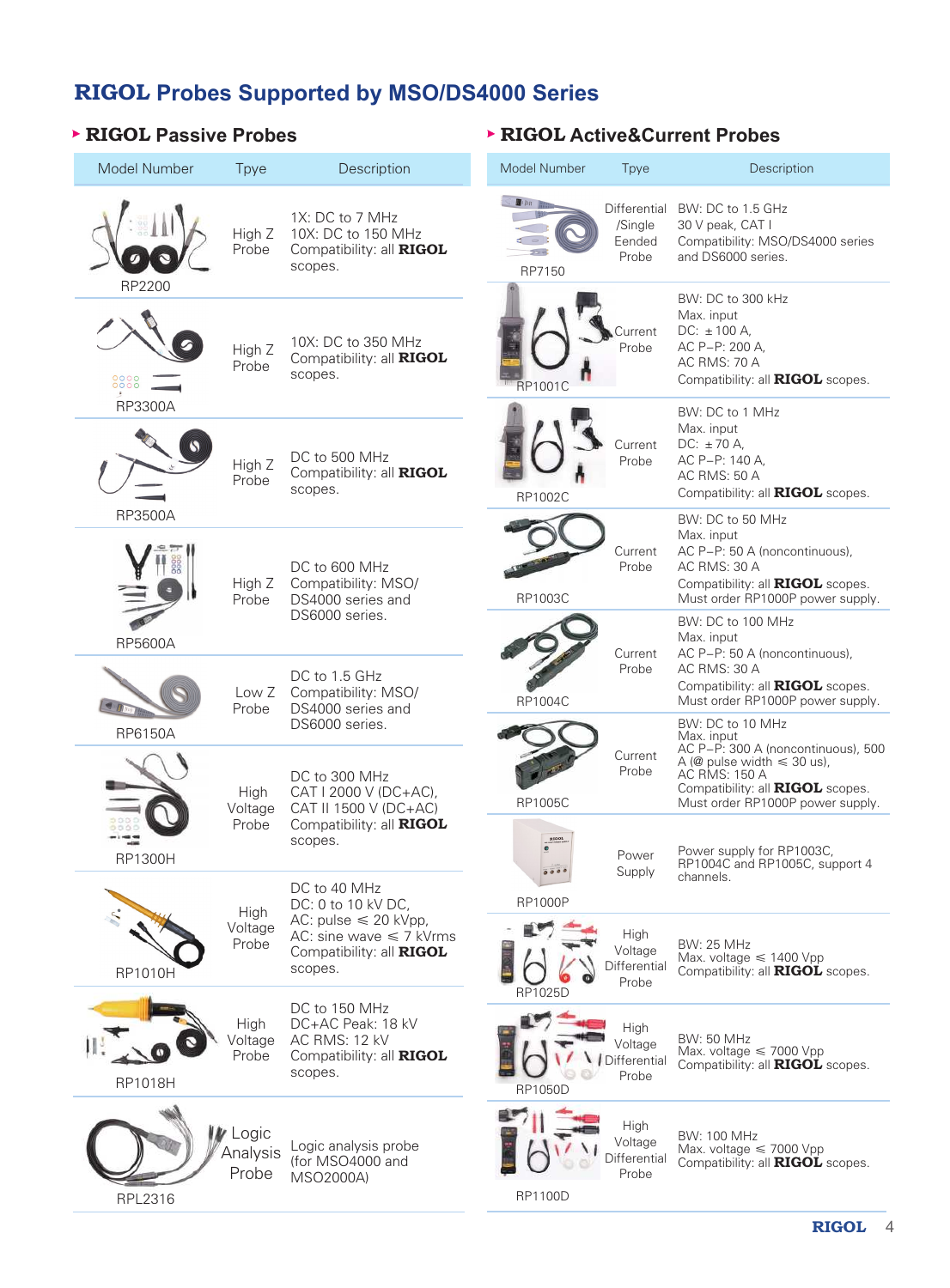# **Specifications**

All the specifications are guaranteed except the parameters marked with "Typical" and the oscilloscope needs to operate for more than 30 minutes under the specified operation temperature.

### Sample

| Sample Mode                          | Real-time sample                                                                                                                                                                                                                                                                                                                   |  |  |
|--------------------------------------|------------------------------------------------------------------------------------------------------------------------------------------------------------------------------------------------------------------------------------------------------------------------------------------------------------------------------------|--|--|
| Real-time Sample Rate                | Analog channel: 4.0 GSa/s (interleaved); 2.0 GSa/s (non-interleaved)<br>Digital channel: 1.0 GSa/s                                                                                                                                                                                                                                 |  |  |
| Peak Detect                          | Analog channel: 250 ps (interleaved); 500 ps (non-interleaved)<br>Digital channel: 1 ns                                                                                                                                                                                                                                            |  |  |
| Averaging                            | After all the channels finish N samples at the same time, N can be 2, 4, 8, 16, 32, 64, 128, 256, 512,<br>1024, 2048, 4096 or 8192.                                                                                                                                                                                                |  |  |
| <b>High Resolution</b>               | 12 bit of resolution when ≥5 µs/div @ 4 GSa/s (or ≥10 µs/div @ 2 GSa/s).                                                                                                                                                                                                                                                           |  |  |
| Minimum Detectable Pulse Width       | Digital channel: 5 ns                                                                                                                                                                                                                                                                                                              |  |  |
| <b>Memory Depth</b>                  | Analog channel:<br>Interleaved: Auto, 14 kpts, 140 kpts, 1.4 Mpts, 14 Mpts and 140 Mpts are available<br>Non-interleaved: Auto, 7 kpts, 70 kpts, 700 kpts, 7 Mpts and 70 Mpts are available<br>Digital channel: maximum 28 Mpts                                                                                                    |  |  |
| Input                                |                                                                                                                                                                                                                                                                                                                                    |  |  |
| Number of Channels                   | MSO40X4: 4-analog-channel + 16-digital-channel<br>MSO40X2: 2-analog-channel + 16-digital-channel<br>DS40X4: 4-channel<br>DS40X2: 2-channel                                                                                                                                                                                         |  |  |
| Input Coupling                       | DC, AC or GND                                                                                                                                                                                                                                                                                                                      |  |  |
| Input Impedance                      | Analog channel: (1 MΩ±1%)    (15 pF±3 pF) or 50 Ω±1.5%<br>Digital channel: (101 k $\Omega$ ±1%)    (9 pF±1 pF)                                                                                                                                                                                                                     |  |  |
| <b>Probe Attenuation Coefficient</b> | Analog channel: 0.01X to 1000X, in 1-2-5 step                                                                                                                                                                                                                                                                                      |  |  |
| Maximum Input Voltage (1 MΩ)         | Analog channel:<br>CAT I 300 Vrms, CAT II 100 Vrms, transient overvoltage 1000 Vpk<br>with RP2200 10:1 probe: CAT II 300 Vrms<br>with RP3300A 10:1 probe: CAT II 300 Vrms<br>with RP3500A 10:1 probe: CAT II 300 Vrms<br>with RP5600A 10:1 probe: CAT II 300 Vrms<br>Digital channel: CAT I 40 Vrms, transient overvoltage 800 Vpk |  |  |
| Horizontal                           |                                                                                                                                                                                                                                                                                                                                    |  |  |
| Time Base Scale                      | MSO405X/DS405X: 1 ns/div to 1 ks/div<br>MSO403X/DS403X: 2 ns/div to 1 ks/div<br>MSO402X/DS402X: 2 ns/div to 1 ks/div<br>MSO401X/DS401X: 5 ns/div to 1 ks/div                                                                                                                                                                       |  |  |
| Deviation between Channels           | 1 ns (typical), 2 ns (maximum)                                                                                                                                                                                                                                                                                                     |  |  |
| Max. Recording Length                | 140 Mpts                                                                                                                                                                                                                                                                                                                           |  |  |
| Time Base Accuracy <sup>[1]</sup>    | $\leq$ ±4 ppm                                                                                                                                                                                                                                                                                                                      |  |  |
| Time Base Drift                      | $\leq$ ±2 ppm/year                                                                                                                                                                                                                                                                                                                 |  |  |
| Delay Range                          | Pre-trigger (negative delay): Memory Depth/Sample Rate<br>Post-trigger (positive delay): 1 s to 100 ks                                                                                                                                                                                                                             |  |  |
| Time Base Mode                       | Y-T, X-Y, Roll, Delayed                                                                                                                                                                                                                                                                                                            |  |  |
| Number of X-Ys                       | 2 paths at the same time (four-channel model)                                                                                                                                                                                                                                                                                      |  |  |
| Waveform Capture Rate <sup>[2]</sup> | 110,000 wfms/s (digital channels are turned off, dots display) or 85,000 wfms/s (digital channels are<br>turned on, dots display)                                                                                                                                                                                                  |  |  |
| Zero Offset                          | ±0.5 div*minimum time base scale                                                                                                                                                                                                                                                                                                   |  |  |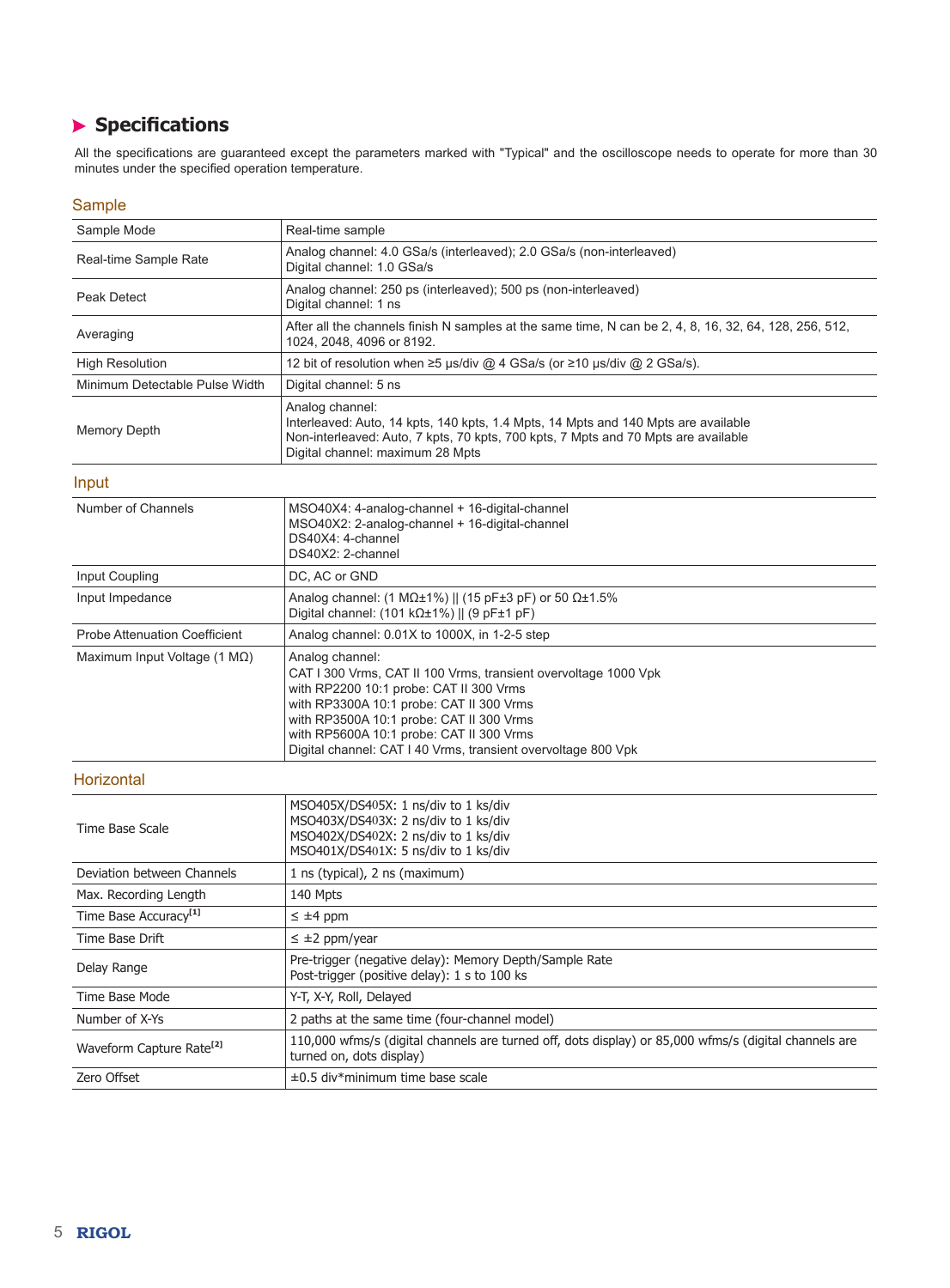# Vertical (Analog Channel)

| Bandwidth $(-3 dB)$ (50 $\Omega$ )             | MSO405X/DS405X: DC to 500 MHz<br>MSO403X/DS403X: DC to 350 MHz<br>MSO402X/DS402X: DC to 200 MHz<br>MSO401X/DS401X: DC to 100 MHz                                                      |
|------------------------------------------------|---------------------------------------------------------------------------------------------------------------------------------------------------------------------------------------|
| Single Bandwidth (50 $\Omega$ )                | MSO405X/DS405X: DC to 500 MHz<br>MSO403X/DS403X: DC to 350 MHz<br>MSO402X/DS402X: DC to 200 MHz<br>MSO401X/DS401X: DC to 100 MHz                                                      |
| <b>Vertical Resolution</b>                     | Analog channel: 8 bit, two channels sample at the same time<br>Digital channel: 1 bit                                                                                                 |
| <b>Vertical Scale</b>                          | 1 MΩ input impedance: 1 mV/div to 5 V/div<br>50 $\Omega$ input impedance: 1 mV/div to 1 V/div                                                                                         |
| <b>Offset Range</b>                            | 1 MΩ input impedance:<br>1 mV/div to 225 mV/div: $\pm$ 2 V<br>230 mV/div to 5 V/div: ±40 V<br>50 Ω input impedance:<br>1 mV/div to 124 mV/div: ±1.2 V<br>126 mV/div to 1 V/div: ±12 V |
| Dynamic Range                                  | $±5$ div                                                                                                                                                                              |
| Bandwidth Limit <sup>[1]</sup>                 | MSO405X/DS405X: 20 MHz/100 MHz/200 MHz<br>MSO403X/DS403X: 20 MHz/100 MHz/200 MHz<br>MSO402X/DS402X: 20 MHz/100 MHz<br>MSO401X/DS401X: 20 MHz                                          |
| Low Frequency Response (AC<br>coupling, -3 dB) | $\leq$ 5 Hz (on BNC)                                                                                                                                                                  |
| Calculated Rise Time <sup>[1]</sup>            | MSO405X/DS405X: 700 ps<br>MSO403X/DS403X: 1 ns<br>MSO402X/DS402X: 1.8 ns<br>MSO401X/DS401X: 3.5 ns                                                                                    |
| DC Gain Accuracy                               | $±2\%$ full scale                                                                                                                                                                     |
| DC Offset Accuracy                             | 200 mV/div to 5 V/div: $\pm 0.1$ div $\pm$ 2 mV $\pm$ 0.5% offset<br>1 mV/div to 195 mV/div: $\pm 0.1$ div $\pm$ 2 mV $\pm$ 1.5% offset                                               |
| <b>ESD Tolerance</b>                           | $±2$ kV                                                                                                                                                                               |
| Channel to Channel Isolation                   | DC to maximum bandwidth: >40 dB                                                                                                                                                       |

# Vertical (Digital Channel)

| Threshold                  | 1 group with 8 channels adjustable threshold                                                                                                                                            |
|----------------------------|-----------------------------------------------------------------------------------------------------------------------------------------------------------------------------------------|
| <b>Threshold Selected</b>  | TL(1.4 V)<br>5.0 V CMOS (+2.5 V)<br>3.3 V CMOS (+1.65 V)<br>2.5 V CMOS (+1.25 V)<br>1.8 V CMOS (+0.9 V)<br>ECL $(-1.3 V)$<br>PECL (+3.7 V)<br>$LVDS (+1.2 V)$<br>0 <sup>V</sup><br>User |
| Threshold Range            | $\pm$ 20.0 V, with 10 mV step                                                                                                                                                           |
| <b>Threshold Accuracy</b>  | $\pm$ (100 mV + 3% of threshold setting)                                                                                                                                                |
| Dynamic Range              | $±10 V + threshold$                                                                                                                                                                     |
| Min Voltage Swing          | 500 mVpp                                                                                                                                                                                |
| <b>Input Resistance</b>    | $1/101$ kΩ                                                                                                                                                                              |
| Probe Load                 | $\approx 8$ pF                                                                                                                                                                          |
| <b>Vertical Resolution</b> | 1 bit                                                                                                                                                                                   |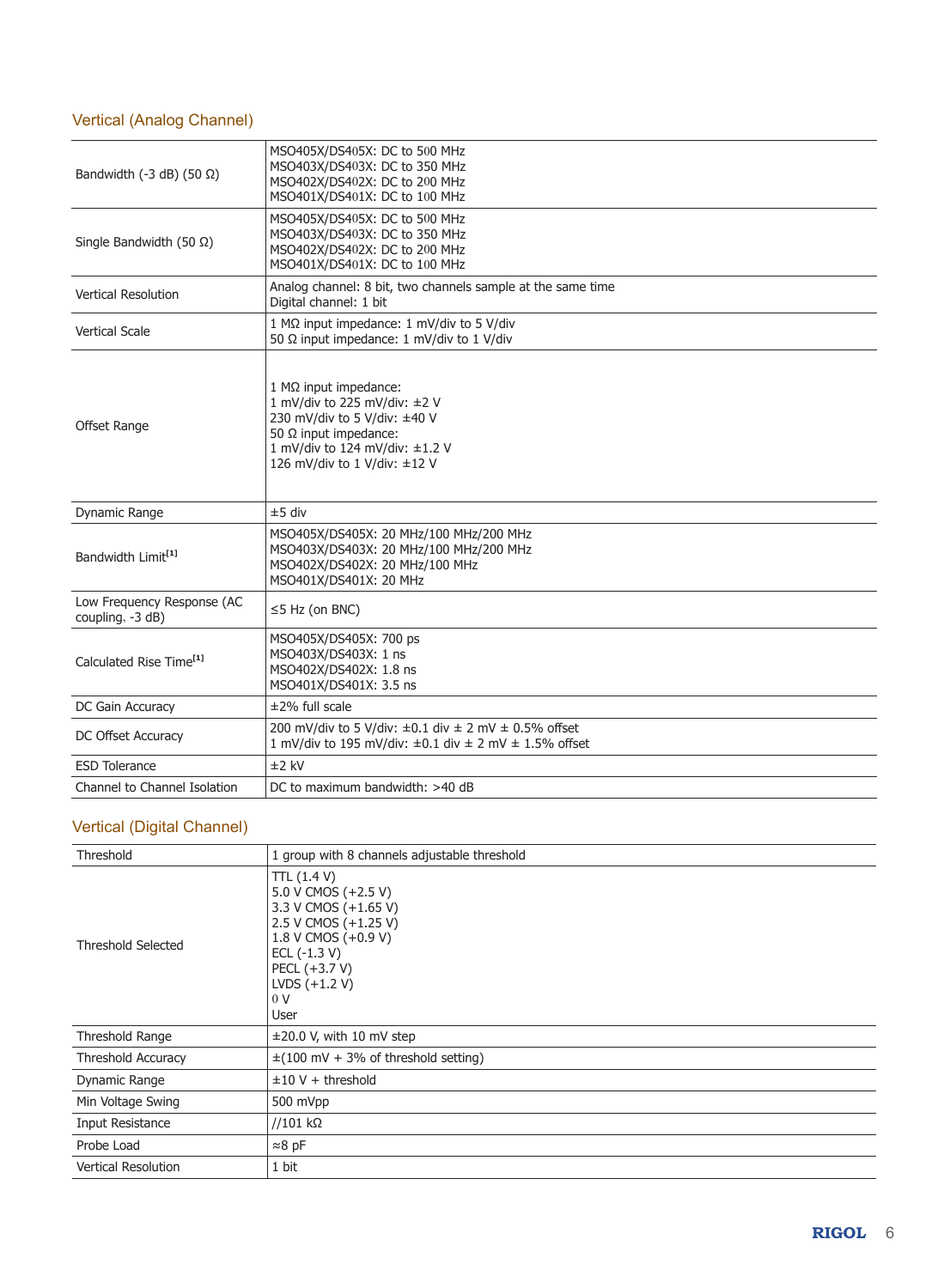# **Trigger**

| Trigger Level Range                     | Internal: $\pm 6$ div from center of the screen<br>EXT: $\pm 0.8$ V                                                                                     |
|-----------------------------------------|---------------------------------------------------------------------------------------------------------------------------------------------------------|
| <b>Trigger Mode</b>                     | Auto, Normal, Single                                                                                                                                    |
| Holdoff Range                           | 100 ns to 10 s                                                                                                                                          |
| High Frequency Rejection <sup>[1]</sup> | 50 kHz                                                                                                                                                  |
| Low Frequency Rejection <sup>[1]</sup>  | 5 kHz                                                                                                                                                   |
| <b>Edge Trigger</b>                     |                                                                                                                                                         |
| Edge Type                               | Rising, Falling, Rising&Falling                                                                                                                         |
| <b>Pulse Trigger</b>                    |                                                                                                                                                         |
| <b>Pulse Condition</b>                  | Positive Pulse Width (greater than, lower than, within specific interval);<br>Negative Pulse Width (greater than, lower than, within specific interval) |
| Pulse Width Range                       | $4$ ns to $4$ s                                                                                                                                         |
| <b>Runt Trigger</b>                     |                                                                                                                                                         |
| <b>Pulse Polarity</b>                   | Positive, Negative                                                                                                                                      |
| Qualifier                               | None, $>$ , $<$ , $<$                                                                                                                                   |
| Pulse Width Range                       | 4 ns to 4 s                                                                                                                                             |
| <b>Nth Edge Trigger</b>                 |                                                                                                                                                         |
| Edge Type                               | Rising, Falling                                                                                                                                         |
| <b>Idle Time</b>                        | 40 ns to 1 s                                                                                                                                            |
| Number of Edges                         | 1 to 65535                                                                                                                                              |
| <b>Slope Trigger</b>                    |                                                                                                                                                         |
| Slope Condition                         | Positive Slope (greater than, lower than, within specific interval);<br>Negative Slope (greater than, lower than, within specific interval)             |
| <b>Time Setting</b>                     | $10$ ns to $1$ s                                                                                                                                        |
| <b>Video Trigger</b>                    |                                                                                                                                                         |
| Polarity                                | Positive, Negative                                                                                                                                      |
| Synchrony                               | All Lines, Line Num, Odd Field, Even Field                                                                                                              |
| Signal Standard                         | NTSC, PAL/ECAM, 480P, 576P, 720P, 1080P and 1080I                                                                                                       |
| Pattern Trigger                         |                                                                                                                                                         |
| Pattern Setting                         | H, L, X, Rising Edge, Falling Edge                                                                                                                      |
| RS232/UART Trigger                      |                                                                                                                                                         |
| Polarity                                | Normal, Invert                                                                                                                                          |
| <b>Trigger Condition</b>                | Start, Error, Check Error, Data                                                                                                                         |
| Baud                                    | 2400 bps, 4800 bps, 9600 bps, 19200 bps, 38400 bps, 57600 bps, 115200 bps, 230400 bps, 460800<br>bps, 921600 bps, 1Mbps, User                           |
| Data Bits                               | 5 bit, 6 bit, 7 bit, 8 bit                                                                                                                              |
| <b>I2C Trigger</b>                      |                                                                                                                                                         |
| <b>Trigger Condition</b>                | Start, Restart, Stop, Missing ACK, Address, Data, A&D                                                                                                   |
| <b>Address Bits</b>                     | 7 bit, 8 bit, 10 bit                                                                                                                                    |
| Address Range                           | 0 to 127, o to 255, 0 to 1023                                                                                                                           |
| Byte Length                             | $1$ to $5$                                                                                                                                              |
| <b>SPI Trigger</b>                      |                                                                                                                                                         |
| <b>Trigger Condition</b>                | CS, Timeout                                                                                                                                             |
| <b>Timeout Value</b>                    | 100 ns to 1 s                                                                                                                                           |
| Data Bits                               | 4 bit to 32 bit                                                                                                                                         |
| Data Line Setting                       | H, L, X                                                                                                                                                 |
| Clock Edge                              | Rising Edge, Falling Edge                                                                                                                               |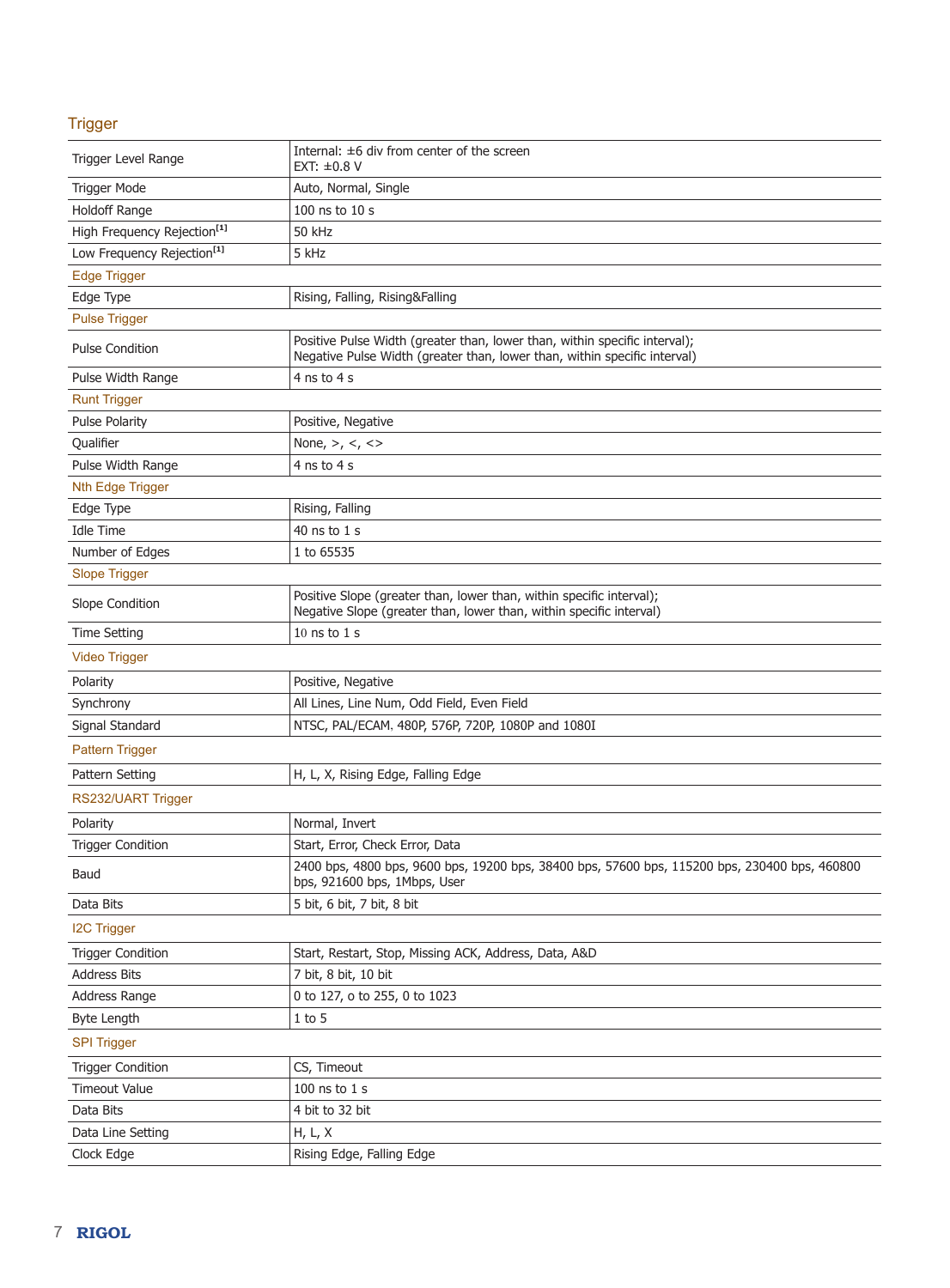| <b>CAN Trigger</b>       |                                                                                                                               |
|--------------------------|-------------------------------------------------------------------------------------------------------------------------------|
| Signal Type              | Rx, Tx, CAN_H, CAN_L, Differential                                                                                            |
| <b>Trigger Condition</b> | SOF, EOF, Frame Type, Frame Error                                                                                             |
| Baud                     | 10 kbps, 20 kbps, 33.3 kbps, 50 kbps, 62.5 kbps, 83.3 kbps, 100 kbps, 125 kbps, 250 kbps, 500 kbps,<br>800 kbps, 1 Mbps, User |
| Sample Point             | 5% to 95%                                                                                                                     |
| Frame Type               | Data, Remote, Error, OverLoad                                                                                                 |
| Error Type               | Bit Fill, Answer Error, Check Error, Format Error, Random Error                                                               |
| <b>FlexRay Trigger</b>   |                                                                                                                               |
| Baud                     | 2.5 Mb/s, 5 Mb/s, 10 Mb/s                                                                                                     |
| <b>Trigger Condition</b> | Frame, Symbol, Error, TSS                                                                                                     |
| <b>USB Trigger</b>       |                                                                                                                               |
| Signal Speed             | Low Speed, Full Speed                                                                                                         |
| Trigger condition        | SOP, EOP, RC, Suspend, Exit Suspend                                                                                           |

### **Measure**

| Cursor                       | Manual mode: Voltage deviation between cursors ( $\triangle V$ ), time deviation between cursors ( $\triangle T$ ),<br>reciprocal of $\triangle T$ (Hz) (1/ $\triangle T$ )<br>Track mode: voltage and time values of the waveform point<br>Auto mode: allow to display cursors during auto measurement                                                                                                                                                                                                                                                                                                                                                                                                                           |
|------------------------------|-----------------------------------------------------------------------------------------------------------------------------------------------------------------------------------------------------------------------------------------------------------------------------------------------------------------------------------------------------------------------------------------------------------------------------------------------------------------------------------------------------------------------------------------------------------------------------------------------------------------------------------------------------------------------------------------------------------------------------------|
| Auto Measurement             | Analog channel:<br>Maximum, Minimum, Peak-Peak Value, Top Value, Bottom Value, Amplitude, Average, Vrms-N, Vrms-<br>1, Overshoot, Pre-shoot, Area, Period Area, Period, Frequency, Rise Time, Fall Time, Positive Pulse<br>Width, Negative Pulse Width, Positive Duty Cycle, Negative Duty Cycle, Delay Af →Bf, Delay At<br>>Bt, Delay Af >Bt, Delay At >Bf, Phase Af >Bf, Phase At >Bt, Phase Af >Bt, Phase Af<br>A≹→B≸<br>Digital channel:<br>Frequency, Period, Positive Pulse Width, Negative Pulse Width, Positive Duty Cycle, Negative Duty<br>Cycle, Delay A + → B + , Delay A + → B + , Delay A + → B + , Delay A + → B + , Phase A + → B + , Phase<br>A <sup>†</sup> →B†. Phase A <del>f</del> →B†. Phase A† →B <b>f</b> |
| Number of Measurements       | Display 5 measurements at the same time.                                                                                                                                                                                                                                                                                                                                                                                                                                                                                                                                                                                                                                                                                          |
| Measurement Range            | Screen Region, Cursor Region                                                                                                                                                                                                                                                                                                                                                                                                                                                                                                                                                                                                                                                                                                      |
| Statistic Mode               | Extremum, Difference                                                                                                                                                                                                                                                                                                                                                                                                                                                                                                                                                                                                                                                                                                              |
| <b>Measurement Statistic</b> | Average, Max, Min, Standard Deviation, Number of Measurements                                                                                                                                                                                                                                                                                                                                                                                                                                                                                                                                                                                                                                                                     |
| <b>Frequency Counter</b>     | Hardware 6 bits frequency counter (channels are selectable)                                                                                                                                                                                                                                                                                                                                                                                                                                                                                                                                                                                                                                                                       |

# Math Operation

| Waveform Operation        | A+B, A-B, A×B, A+B, FFT, Digital Filter, Editable Advanced Operation, Logic Operation |
|---------------------------|---------------------------------------------------------------------------------------|
| FFT Window                | Rectangle, Hanning, Blackman, Hamming                                                 |
| FFT Display               | Split, Full Screen                                                                    |
| <b>FFT Vertical Scale</b> | Vrms, dB                                                                              |
| Logic Operation           | AND, OR, NOT, XOR                                                                     |
| Math Function             | Intg, Diff, Lg, Ln, Exp, Abs, Square, Sqrt, Sine, Cosine, Tangent                     |

### Decoding

| Number of Buses  |                                                                                                                                       |
|------------------|---------------------------------------------------------------------------------------------------------------------------------------|
| Decoding Type    | Parallel (standard), RS232/UART (optional), I2C (optional), SPI (optional), CAN (optional), FlexRay<br>(optional)                     |
| Parallel         | Combine the sample data of the source channel waveforms as a parallel multi-channel bus and display<br>the data as a single bus value |
| RS232/UART       | Display the input signal(s) of the TX source channel or/and RX source channel as bus                                                  |
| I <sub>2</sub> C | Display the input signal of the SDA source channel as bus                                                                             |
| <b>SPI</b>       | Display the input signal(s) of the MISO source channel or/and MOSI source channel as bus                                              |
| <b>CAN</b>       | Display the input signal of the source channel (Rx, Tx, CAN_H, CAN_L or differential) as bus                                          |
| FlexRay          | Display the input signal of the source channel (BP, BM or RX/TX) as bus                                                               |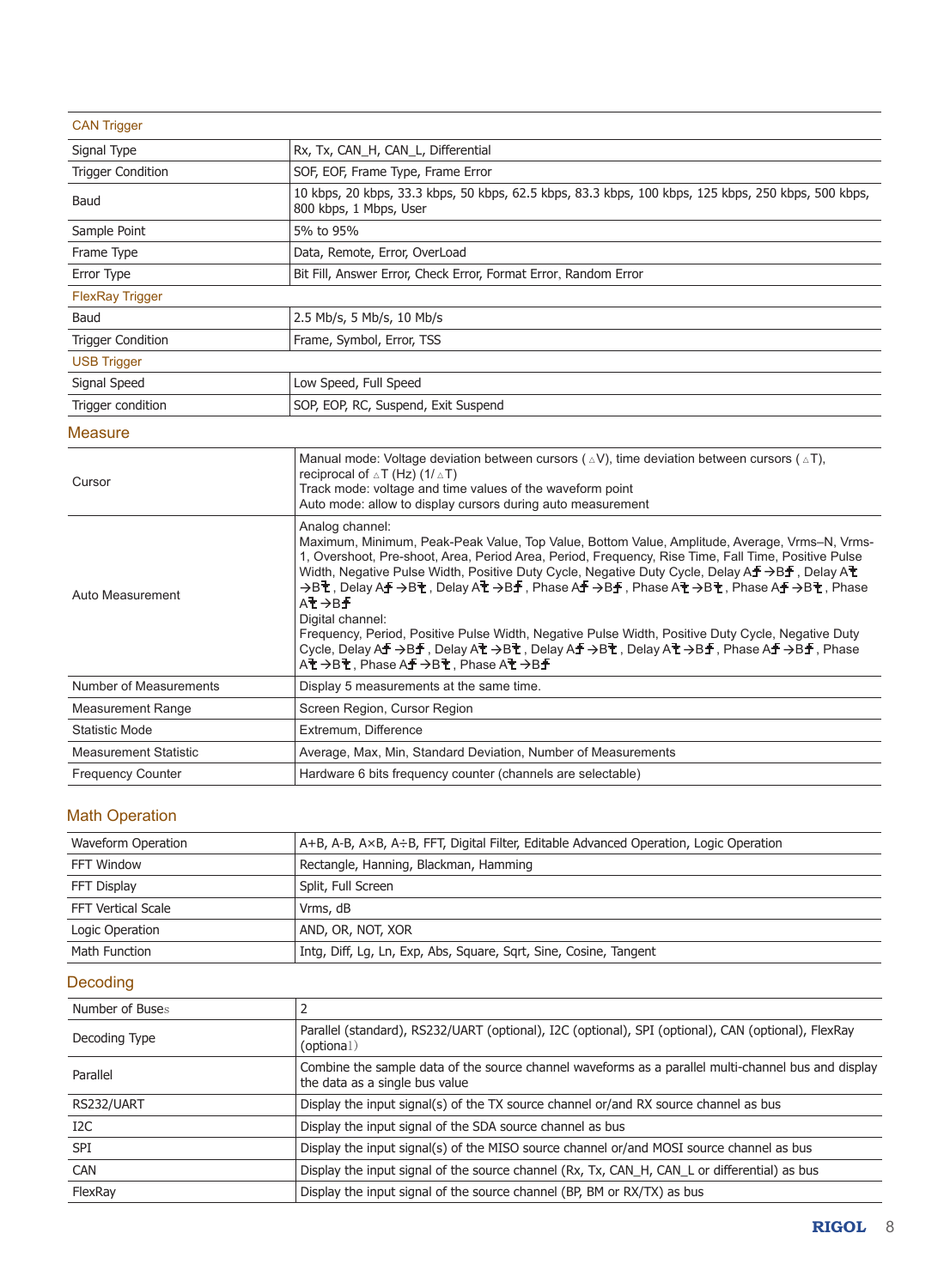### **Display**

| Display Type              | 9 inches (229 mm) TFT LCD display                                       |
|---------------------------|-------------------------------------------------------------------------|
| <b>Display Resolution</b> | 800 horizontal×RGB×480 vertical pixel                                   |
| Display Color             | 160,000 color                                                           |
| Persistence Time          | Min, 50 ms, 100 ms, 200 ms, 500 ms, 1 s, 2 s, 5 s, 10 s, 20 s, Infinite |
| Display Type              | Dots, Vectors                                                           |
| Real-time Clock           | Time and Date (user adjustable)                                         |

### I/O

| Standard Ports        | Dual USB HOST, USB DEVICE, LAN, VGA Output, 10 MHz Input/Output, Aux Output (TrigOut, Fast,<br>PassFail, GND) |
|-----------------------|---------------------------------------------------------------------------------------------------------------|
| Printer Compatibility | PictBridge                                                                                                    |

### General Specifications

| Probe Compensation Output       |                                                           |               |  |
|---------------------------------|-----------------------------------------------------------|---------------|--|
| Output Voltage <sup>[1]</sup>   | About 3 V, peak-peak                                      |               |  |
| Frequency <sup>[1]</sup>        | 1 kHz                                                     |               |  |
| Power                           |                                                           |               |  |
| Power Voltage                   | 100 to 127 V, 45 to 440Hz<br>100 to 240 V, 45 to 65Hz     |               |  |
| Power                           | Maximum 120 W                                             |               |  |
| Fuse                            | 3 A, T degree, 250 V                                      |               |  |
| Environment                     |                                                           |               |  |
| Temperature Range               | Operating: 0℃ to +50℃                                     |               |  |
|                                 | Non-operating: -40 $\degree$ C to +70 $\degree$ C         |               |  |
| <b>Cooling Method</b>           | Fan                                                       |               |  |
| <b>Humidity Range</b>           | $0^{\circ}$ to +30 $\circ$ : $\leq$ 95% relative humidity |               |  |
|                                 | +30°C to +40°C : $\leq$ 75% relative humidity             |               |  |
|                                 | +40°C to +50°C : $\leq$ 45% relative humidity             |               |  |
| Altitude                        | Operating: under 3,000 meters                             |               |  |
|                                 | Non-operating: under 15,000 meters                        |               |  |
| <b>Physical Characteristics</b> |                                                           |               |  |
| $Size^{[3]}$                    | Width×Height×Depth = 440.0 mm×218.0 mm×130.0 mm           |               |  |
| Weight <sup>[4]</sup>           | Package Excluded                                          | 4.8 kg±0.2 kg |  |
|                                 | Package Included                                          | 7.1 kg±1.0 kg |  |
| $A \cdot P = A$ $A \cdot P = A$ |                                                           |               |  |

Adjustment Interval

The recommended calibration interval is one year.

| Regulatory Information        |                                                                                       |  |  |  |
|-------------------------------|---------------------------------------------------------------------------------------|--|--|--|
| Electromagnetic Compatibility | 2004/108/EC<br>Execution standard EN 61326-1:2006 EN 61326-2-1:2006                   |  |  |  |
| Safety                        | UL 61010-1:2004; CAN/CSA-C22.2 NO. 61010-1-2004;<br>EN 61010-1:2001; IEC 61010-1:2001 |  |  |  |

Note<sup>(1)</sup>: Typical value.<br>Note<sup>[2]</sup>: Maximum value. Interleaved, sine signal with 10 ns horizontal time base, 4 div input amplitude and 10 MHz frequency, edge trigger.<br>Note<sup>[3]</sup>: Supporting legs and handle folded, knob hei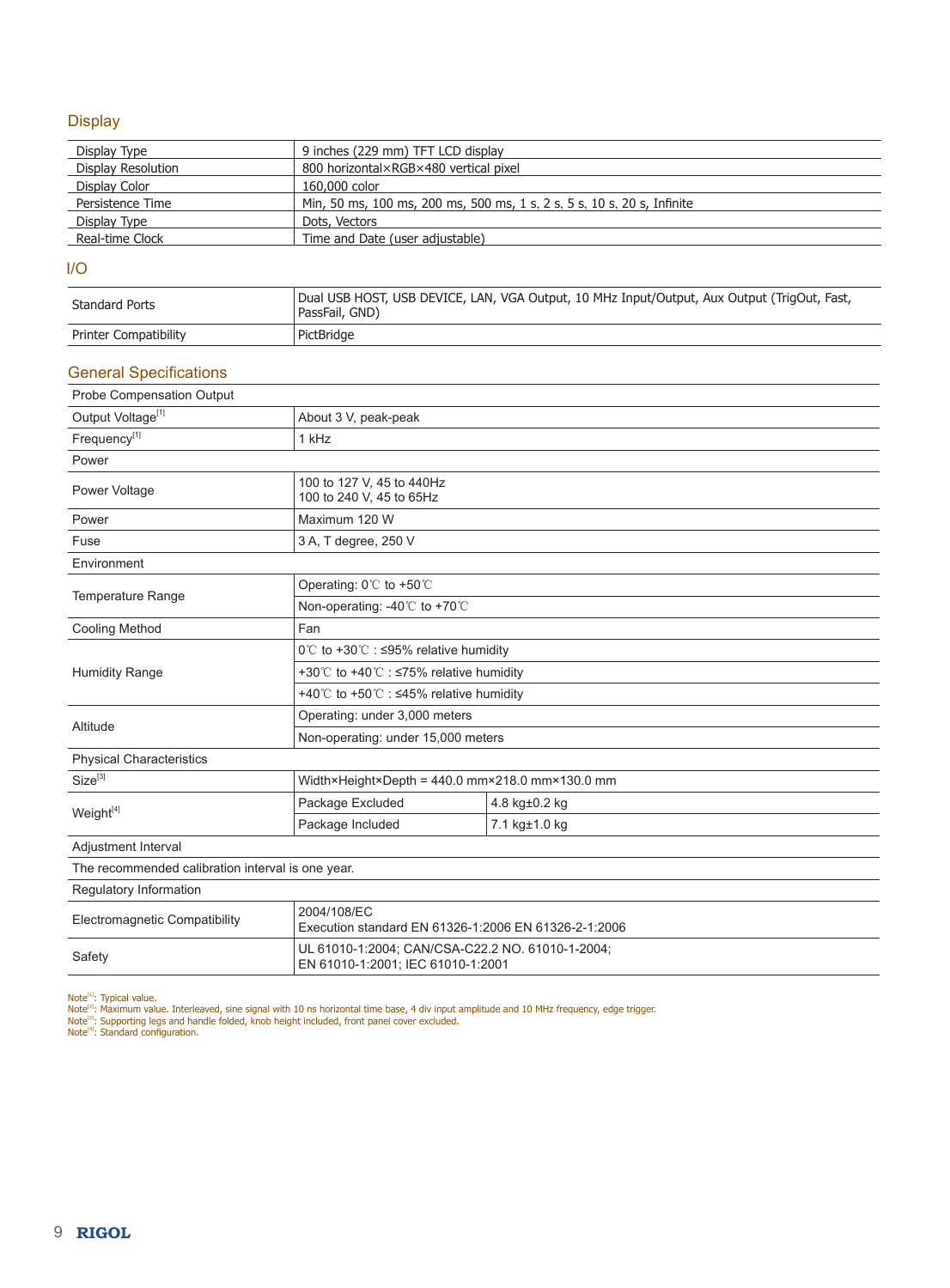# **Ordering Information**

|                                          | <b>Description</b>                                                              | <b>Order Number</b> |
|------------------------------------------|---------------------------------------------------------------------------------|---------------------|
|                                          | DS4012 (100 MHz, 4 GSa/s, 140 Mpts, 2-channel Digital Oscilloscope)             | DS4012              |
|                                          | DS4014 (100 MHz, 4 GSa/s, 140 Mpts, 4-channel Digital Oscilloscope)             | DS4014              |
|                                          | DS4022 (200 MHz, 4 GSa/s, 140 Mpts, 2-channel Digital Oscilloscope)             | DS4022              |
|                                          | DS4024 (200 MHz, 4 GSa/s, 140 Mpts, 4-channel Digital Oscilloscope)             | DS4024              |
|                                          | DS4032 (350 MHz, 4 GSa/s, 140 Mpts, 2-channel Digital Oscilloscope)             | DS4032              |
|                                          | DS4034 (350 MHz, 4 GSa/s, 140 Mpts, 4-channel Digital Oscilloscope)             | DS4034              |
|                                          | DS4052 (500 MHz, 4 GSa/s, 140 Mpts, 2-channel Digital Oscilloscope)             | DS4052              |
|                                          | DS4054 (500 MHz, 4 GSa/s, 140 Mpts, 4-channel Digital Oscilloscope)             | DS4054              |
| <b>Model</b>                             | MSO4012 (100 MHz, 4 GSa/s, 140 Mpts, 2+16-channel Mixed Signal<br>Oscilloscope) | MSO4012             |
|                                          | MSO4014 (100 MHz, 4 GSa/s, 140 Mpts, 4+16-channel Mixed Signal<br>Oscilloscope) | MSO4014             |
|                                          | MSO4022 (200 MHz, 4 GSa/s, 140 Mpts, 2+16-channel Mixed Signal<br>Oscilloscope) | MSO4022             |
|                                          | MSO4024 (200 MHz, 4 GSa/s, 140 Mpts, 4+16-channel Mixed Signal<br>Oscilloscope) | MSO4024             |
|                                          | MSO4032 (350 MHz, 4 GSa/s, 140 Mpts, 2+16-channel Mixed Signal<br>Oscilloscope) | MSO4032             |
|                                          | MSO4034 (350 MHz, 4 GSa/s, 140 Mpts, 4+16-channel Mixed Signal<br>Oscilloscope) | MSO4034             |
|                                          | MSO4052 (500 MHz, 4 GSa/s, 140 Mpts, 2+16-channel Mixed Signal<br>Oscilloscope) | MSO4052             |
|                                          | MSO4054 (500 MHz, 4 GSa/s, 140 Mpts, 4+16-channel Mixed Signal<br>Oscilloscope) | MSO4054             |
|                                          | Power Cord conforming to the standard of the country                            |                     |
|                                          | Front Panel Cover                                                               | <b>FPC-DS4000</b>   |
| <b>Standard Accessories</b>              | <b>USB Data Cable</b>                                                           | CB-USBA-USBB-FF-150 |
|                                          | 2 or 4 Passive Probes (500 MHz)                                                 | <b>RP3500A</b>      |
|                                          | 1 set logic analysis probe (for MSO)                                            | <b>RPL2316</b>      |
|                                          | Quick Guide (Hard Copy)                                                         |                     |
|                                          | Resource CD (User's Guide and Application Software)                             |                     |
|                                          | Active Differential Probe (1.5 GHz)                                             | RP7150              |
| <b>Optional Accessories</b>              | Rack Mount Kit                                                                  | <b>RM-DS4000</b>    |
|                                          | USB-GPIB Interface Converter                                                    | USB-GPIB            |
|                                          | TekProbe Interface Adaptor                                                      | T2R1000             |
| <b>Decoding Options</b>                  | RS232/UART Decoding Kit                                                         | SD-RS232-DS4000     |
|                                          | I2C/SPI Decoding Kit                                                            | SD-I2C/SPI-DS4000   |
|                                          | CAN Decoding Kit                                                                | SD-CAN-DS4000       |
|                                          | FlexRay Decoding Kit                                                            | SD-FlexRay-DS4000   |
| <b>Bandwidth Update</b><br><b>Option</b> | Bandwidth upgrade from 200 MHz to 350 MHz for MSO/DS402x                        | BW2T3-MSO/DS4000    |
|                                          | Bandwidth upgrade from 200 MHz to 500 MHz for MSO/DS402x                        | BW2T5-MSO/DS4000    |
|                                          | Bandwidth upgrade from 350 MHz to 500 MHz for MSO/DS403x                        | BW3T5-MSO/DS4000    |

# **Warranty**

Three -year warranty, excluding probes and accessories.